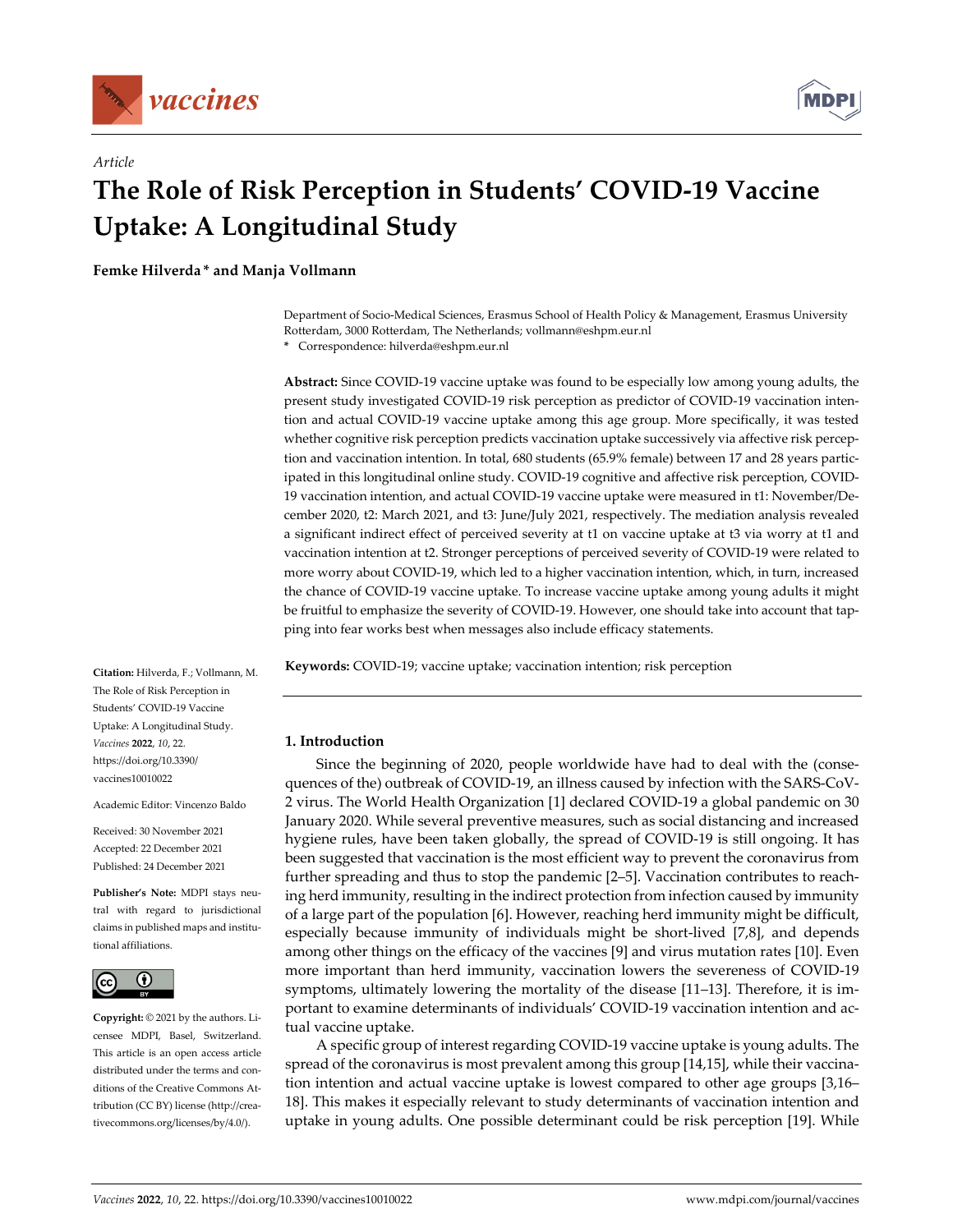multiple studies showed that risk perception is a predictor of the adherence to the COVID-19 behavioral guidelines [19–22] and COVID‐19 vaccine acceptance [23–25], not much is known about the role of risk perception in actual COVID‐19 vaccine uptake.

## *1.1. Risk Perception as Predictor of COVID‐19 Protective Behaviors*

Risk perception is a complex process, which is assumed to include both cognition as well as affect [26,27]. Cognitive risk perceptions are commonly divided into two dimensions, i.e., perceived susceptibility, which describes the perceived chance of getting a certain disease and perceived severity, which encompasses the perceived seriousness of the disease. In addition, affective risk perception, or sometimes called 'affective response', includes the feelings towards a certain risk people experience, mainly conceptualized as worry or anxiety. Cognitive and affective risk perception are related to each other and play an important role in predicting protective behaviors. One previous study regarding A/H1N1 influenza vaccination showed that cognitive risk perceptions influenced affective risk perception, which in turn predicted vaccination intention and subsequently vaccine uptake [28]. This result fits the 'risk‐as‐feelings hypothesis', which states that people's feelings (partly) mediate the relation between cognitive risk perception and protective be‐ haviors [29].

Regarding COVID‐19, previous studies showed that both cognitive as well as affec‐ tive risk perception stimulated adherence to the guidelines implemented to prevent the spread of COVID-19. That is, higher perceptions of chances to get infected with COVID-19 and higher perceived severity of COVID‐19 were associated with a higher likelihood to implement protective behaviors [20,22,30–32]. Moreover, stricter adherence to the guidelines was related to affective risk perception, i.e., anxiety or worry about one's own health [20,22,32] or the health of important others [20].

Previous studies also confirm the role of risk perception in COVID‐19 vaccination intention [23,24]. One recent study showed that higher risk perception was related to more positive attitudes towards vaccine uptake [33]. Moreover, studies showed an association specifically between cognitive risk perception and intention to get vaccinated [25]. Additionally, a positive relationship between affective risk perception and vaccination intention was found. For example, Vollmann and Salewski [34] found that concerns about COVID‐19 were related to a higher willingness to get vaccinated.

While previous research showed the importance of risk perception in COVID-19 vaccination intention, little is known about the role of both cognitive and affective risk per‐ ception in actual COVID‐19 vaccine uptake. A recent systematic review [35], including 12 articles, found that cognitive risk perception predicted vaccine uptake. However, all stud‐ ies included were cross-sectional. Our study adds to this by examining cognitive and affective risk perception as predictors of vaccination intention and subsequently vaccine uptake using a longitudinal design.

## *1.2. The Present Study*

The present longitudinal study examined COVID‐19 risk perception as a predictor of COVID‐19 vaccination intention and vaccine uptake among young adults in the Nether‐ lands. Cognitive and affective risk perception were measured before any COVID-19 vaccine was fully developed (first measurement point, t1: November/December 2020). Vac‐ cination intentions were measured when COVID‐19 vaccines were released, but not yet available for young adults (second measurement point, t2: March 2021). Actual vaccine uptake was measured when young adults had access to different COVID‐19 vaccines (third measurement point, t3: June/July 2021).

Following the model proposed by Renner and Reuter [28] and previous empirical findings, it was expected that cognitive risk perception (susceptibility and severity) about COVID‐19 would predict actual COVID‐19 vaccine uptake via affective risk perception (worry) about COVID‐19 and COVID‐19 vaccination intention. Figure 1 describes the pre‐ dicted relationships between the concepts in this study.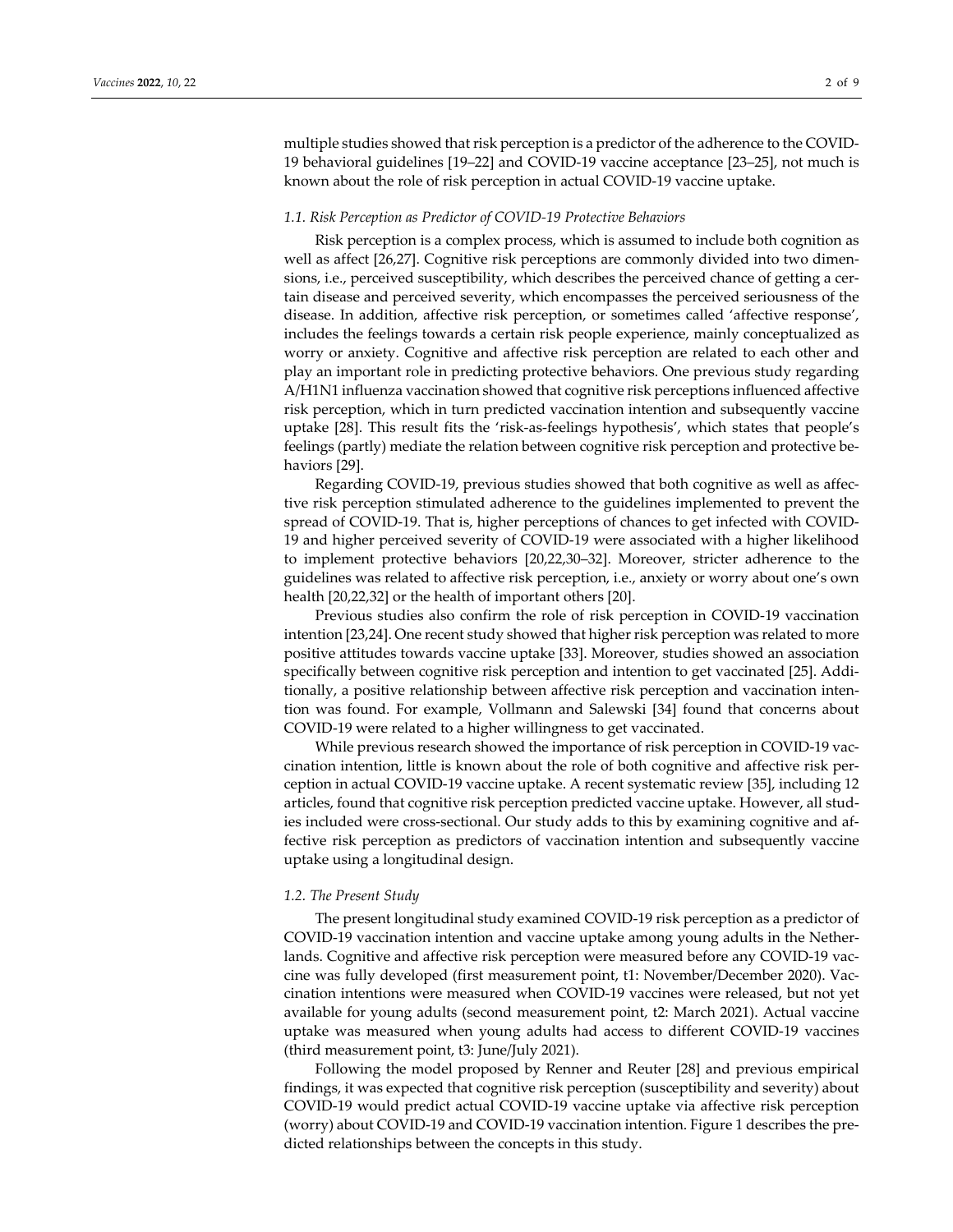

**Figure 1.** Graphic representation of the proposed mediating processes predicting COVID‐19 vaccine uptake.

#### **2. Materials and Methods**

#### *2.1. Design and Procedure*

This study is part of a larger research project examining university students' experi‐ ences during the COVID‐19 outbreak. A longitudinal cohort study was performed during the academic year 2020/2021 with three points of measurement (t1: November/December 2020, t2: March 2021, t3: June/July 2021) among Dutch university students. Students were included when they studied at a university that switched from offline teaching to online or blended teaching because of COVID‐19 measures. Students who studied at an open university, studied parttime, or were aged above 30 years were excluded. The study was approved by the Medical Ethics Review Committee of the Erasmus Medical Center (#2020‐0815).

Recruitment took place via student unions and student associations through email and social media posts, promoting a link to an online questionnaire in Qualtrics. After opening the link, students were informed about the purpose of the study and data han‐ dling. It was made explicit that participation was voluntary and anonymous, and that students could withdraw any time without any (negative) consequences. After providing informed consent, students could start filling in the questionnaire, which took them 20– 30 min. Students who finished the questionnaire in less than 10 min were excluded from data analysis because this seemed unrealistic. Students received vouchers for participa‐ tion (EUR 10, 15, and 25 for completing the questionnaire at t1, t2, and t3, respectively) to stimulate participation and prevent drop‐out.

#### *2.2. Measures*

The online questionnaires measured several concepts regarding students' experiences during COVID‐19, such as life satisfaction, living circumstances, social interactions, study behavior, and learning outcomes. However, in this study, to test our hypothesized model, we only used a selection of variables. That is, we used background characteristics, risk perception measured at t1, vaccination intention measured at t2, and actual vaccine uptake measured at t3.

Risk perception was measured by numerical‐cognitive estimates of the perceived susceptibility and severity of COVID-19. Based on Renner and Reuter [28], students indicated their absolute likelihood of becoming infected with COVID‐19 and the severity of a COVID‐19 infection on a 7‐point scale ranging from 1 (very unlikely/not at all serious) to 7 (very likely/very serious). In addition, affective risk perception was operationalized as 'worry' using one adapted item of the Brief Illness Perception Questionnaire [36]. Students indicated how worried they were about COVID‐19 on a 11‐point scale ranging from 0 (not at all) to 10 (very much).

Vaccination intention was assessed with a single item adapted from Renner and Reu‐ ter [28]. Students indicated on a 7‐point scale ranging from 1 (definitely not) to 7 (defi‐ nitely yes) to what extent they were inclined to get vaccinated against COVID‐19 once the vaccine is available to them.

Vaccine uptake was measured with one question adapted from Renner and Reuter [28]. Students were asked whether they were already vaccinated against COVID‐19.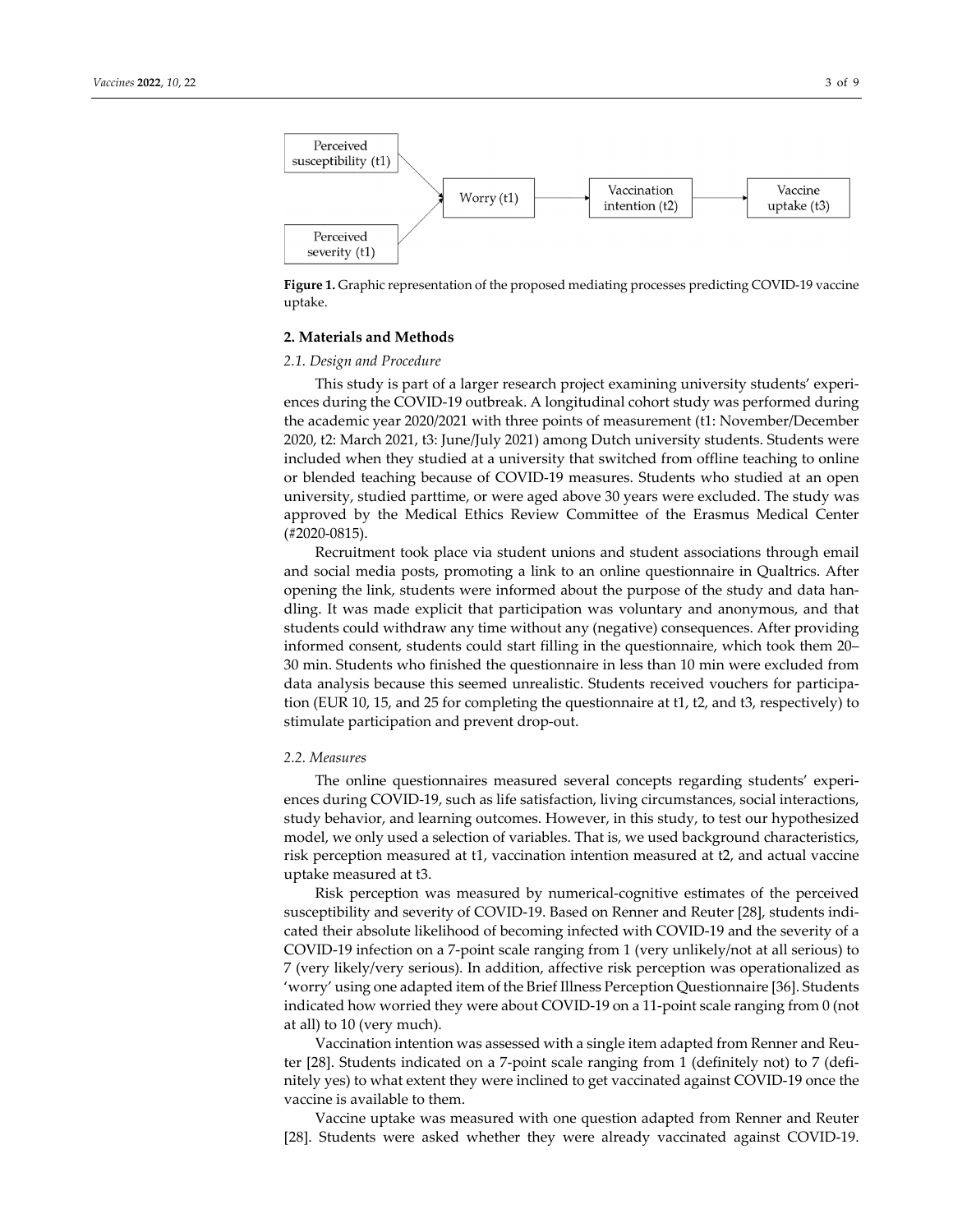Response options were 'no', 'yes, partly', and 'yes, completely'. The two latter responses

were merged, creating a dichotomous outcome measure with  $0 = not$  vaccinated and  $1 =$ vaccinated.

Background variables were measured with one item each. At t1, participants indi‐ cated their age and their gender  $(0 = male, 1 = female, 2 = nonbinary)$ . Further, at all three measurement points, students indicated whether they had ever been infected with COVID-19 (0 = no, 1 = yes).

## *2.3. Data Analysis*

Statistical analyses were performed with IBM SPSS Statistics Version 27 and Mplus version 8.5. Pearson correlations were calculated to investigate the bivariate associations between the study variables. As having been infected with COVID‐19 was (marginally) significantly related to vaccination intention or vaccine uptake (see Table 1), it was in‐ cluded as control variables at each time point. The hypothesized sequential mediation model with the two dimensions of cognitive risk perception as predictors, affective risk perception and vaccination intention as sequential mediators, and vaccine uptake as out‐ come (controlling for having been infected at t1, t2, and t3) was tested by path analysis using logistic regression analysis based on maximum likelihood estimation. The indirect effects of the independent variables on the dependent variable via the mediator(s) were estimated by bootstrapping with 10,000 bootstrap samples as recommended by Hayes [37]. Coefficients are reported in standardized form.

**Table 1.** Descriptives and Pearson correlations between study variables.

|                                                      |           | $\mathbf{2}$ | 3          | 4          | 5                      | M(SD)        | $\%$ e |
|------------------------------------------------------|-----------|--------------|------------|------------|------------------------|--------------|--------|
| 1. Perceived susceptibility t1 a                     |           |              |            |            |                        | 4.41(1.45)   |        |
| 2. Perceived severity t1 <sup>a</sup>                | 0.03      |              |            |            |                        | 2.59(1.34)   |        |
| 3. Worry $t1^b$                                      | $-0.03$   | $0.39***$    |            |            |                        | 4.67(2.50)   |        |
| 4. Vaccination intention t2 a                        | 0.03      | 0.05         | $0.25***$  |            |                        | 6.27(1.36)   |        |
| 5. Vaccine uptake t3 c                               | 0.04      | $0.08*$      | $0.07$ (*) | $0.23***$  |                        |              |        |
| 6. Previous infection $t1$ <sup><math>c</math></sup> | $0.29***$ | $-0.04$      | $-0.11$ ** | $-0.11$ ** | 0.02                   |              | 23.2   |
| 7. Previous infection t2 c                           |           |              |            | $-0.12**$  | $-0.02$                |              | 28.2   |
| 8. Previous infection t3 $\degree$                   |           |              |            | —          | $-0.08$ <sup>(*)</sup> |              | 31.3   |
| 9. Age                                               | 0.06      | $0.10**$     | 0.01       | 0.02       | 0.04                   | 21.01 (2.06) |        |
| 10. Gender <sup>d</sup>                              | 0.03      | $0.15**$     | $0.15**$   | $-0.04$    | 0.00                   |              | 66.1   |

Note. a scale range  $1-7$ ; b scale range  $0-10$ ; c dichotomous  $0 =$  no,  $1 =$  yes; d dichotomous  $0 =$  male, 1  $=$  female, the two nonbinary students were excluded;  $e$  percentage of code 1. Bivariate associations including one or two dichotomous variables were also investigated with t-tests and  $\chi^2$ -tests, respectively. These analyses revealed the same results as the Pearson correlation analyses.  ${}^{(*)}p$  < 0.10,  $* p < 0.05$ ,  $** p < 0.01$ ,  $*** p < 0.001$ .

## **3. Results**

#### *3.1. Participants*

A total of 680 students participated in all three points of measurement and were used in the analyses. Details on participant flow are described in detail elsewhere [38]. Students of all 13 conventional universities and a variety of study fields took part. Both master students (30.8%) as well as bachelor students (69.2%) participated. A total of 65.9% of the participants was female, 33.4% was male, and 2 respondents identified as nonbinary. Age varied between 17 and 28 years, with a mean age of 21 years (*SD* = 2.06). Only a small part of the students had a migration background (6.5% Western migration background, 6.2% non‐Western migration background). Most students lived in student housing or with friends (60.3%), followed by living with parents/family (26.2%), on their own (8.8%), with a partner (3.7%), or in another form (1.0%). The sample was representative for Dutch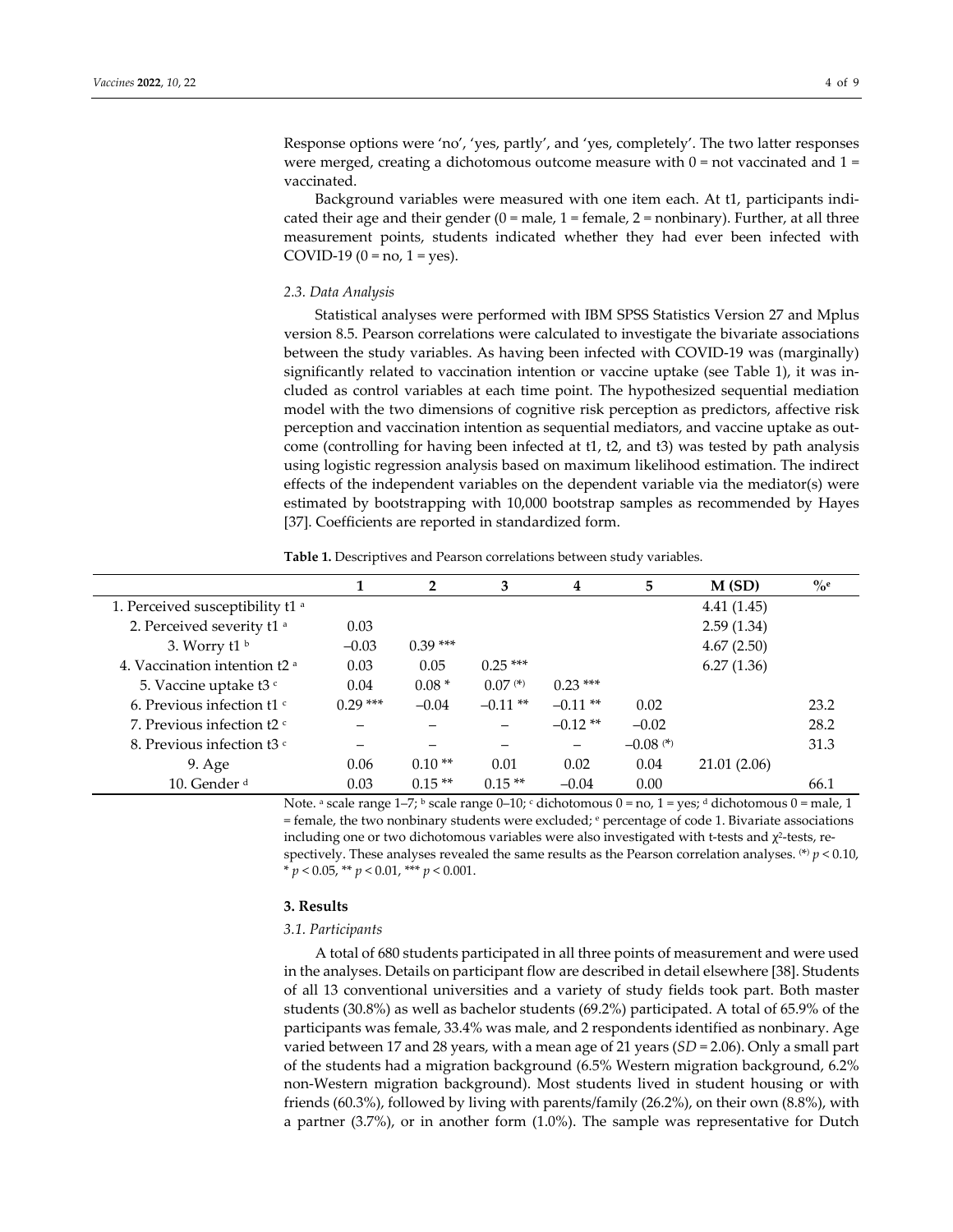university students in terms of university affiliation, field of study, and study phase. However, males and students with migration background were underrepresented [39,40].

#### *3.2. Bivariate Associations between Study Variables*

The results of the correlation analyses (see Table 1) show that perceived severity, but not perceived susceptibility, at t1 was significantly positively related to worry at t1 and vaccination uptake at t3. Additionally, worry at t2 was (marginally) significantly posi‐ tively associated with vaccination intention at t2 and vaccination uptake at t3. Finally, a significant positive correlation was found between vaccination intention at t2 and vaccination uptake at t3.

#### *3.3. Prediction of COVID‐19 Vaccine Uptake*

The results of the tested sequential mediation model are depicted in Figure 2.

Vaccine uptake at t3 was significantly predicted by vaccination intention at t2 with  $OR = 1.47$ , 95% CI [1.27, 1.72], indicating that for every one-unit increase in COVID-19 vaccination willingness at t2, the odds of being vaccinated against COVID‐19 at t3 in‐ creased by 47%. Vaccination intention at t2 was significantly predicted by affective risk perception at t1, with more worry about COVID‐19 leading to higher COVID‐19 vaccina‐ tion intention. Affective risk perception at t1 was significantly positively related to the cognitive risk perception dimension perceived severity at t1, with perceiving COVID‐19 as more severe being associated with more worry about COVID‐19.

Additionally, a significant positive indirect effect of perceived severity at t1 on vac‐ cine uptake at t3 through worry at t1 and vaccination willingness at t2 was found,  $β = 0.03$ , BC 95% CI [0.017, 0.044]. This indirect effect indicates that stronger perceptions that a COVID‐19 infection is severe are related to more worry about COVID‐19, which leads to a higher COVID‐19 vaccination intention, which, in turn, increases the chance of COVID‐ 19 vaccine uptake.



Figure 2. Results of the tested sequential mediation model. Grey paths were not statistically significant. \* *p* < 0.05, \*\* *p* < 0.01, \*\*\* *p* < 0.001.

#### **4. Discussion**

This study examined the role of both cognitive and affective risk perception in vac‐ cination intention and subsequently vaccine uptake among students in the Netherlands using a longitudinal design with three points of measurement.

Our results showed that the intention to get vaccinated against COVID‐19 is a signif‐ icant predictor of actual COVID‐19 vaccine uptake, confirming previous results from lon‐ gitudinal studies regarding influenza vaccination [28,41]. Furthermore, affective COVID‐ 19 risk perception was (marginally) related to COVID‐19 vaccination intention as well as vaccine uptake, which is line with earlier research showing that worry about a disease promotes (the intention to) vaccine uptake [28,34,42,43].

For cognitive risk perception, significant positive associations of the dimension perceived severity of COVID‐19 with worry about COVID‐19 and to a lesser extent with COVID‐19 vaccine uptake were found. This is largely in line with the assumption that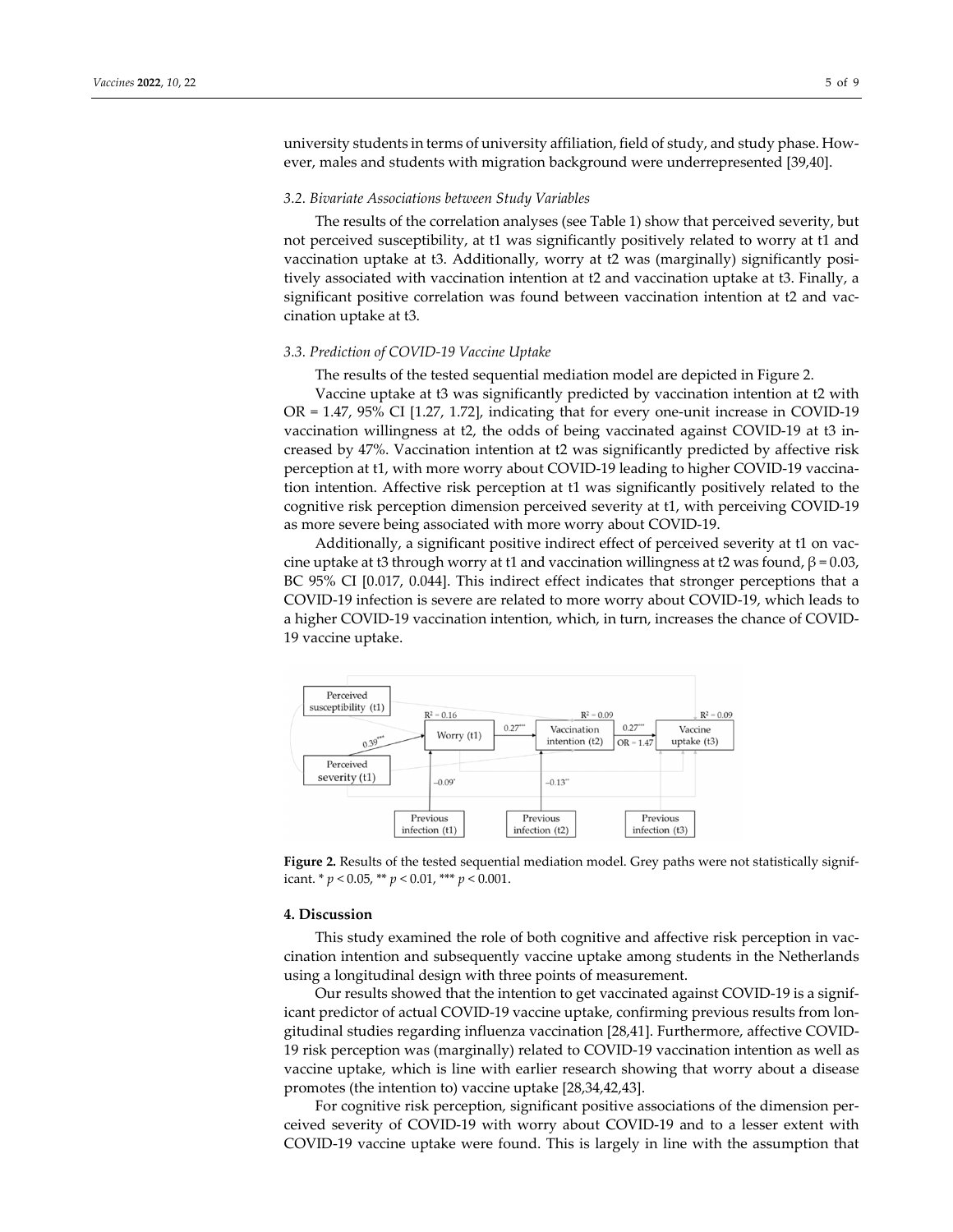cognitive risk perception informs affective risk perception [26,27,29] and with previous findings showing that perceived severity increases (COVID‐19) vaccine acceptance [28,34,42,44]. Moreover, we found a significant indirect effect of perceived severity on COVID‐19 vaccine uptake successively through worry and vaccination intention. Higher perceived severity of COVID‐19 was associated with more worry about COVID‐19 in No‐ vember/December 2020, which had a favorable effect on vaccination intention in March 2021. In turn, vaccination intention positively predicted actual vaccine uptake in June/July 2021. These results partly confirm our hypothesized model and are in line with the 'risk‐ as‐feelings hypothesis' [29] and previous studies [28,35]. In this way, our results show that risk perception does not only play a role in COVID‐19 vaccination intention [23–25,34],

but confirms the importance of risk perception in actual vaccine uptake [33,35].

In contrast, no significant effects were found for the cognitive risk perception dimen‐ sion perceived susceptibility. That is, the perceived likelihood of getting infected with COVID‐19 was neither related to worry about COVID‐19 nor to COVID‐19 vaccination intention and vaccine uptake. This is contrary to the expectations and previous research that found perceived susceptibility to be associated with more worry [28,45] and to be predictive of (the intention to) vaccine uptake [28,46–48]. However, another study among college students also found no associations between perceived susceptibility to COVID‐ 19 and vaccine acceptance, while perceived severity was positively related to vaccine ac‐ ceptance [45]. This implies that COVID‐19 vaccine acceptance and uptake among young adults is related to the perceived severity of COVID‐19 rather than the perceived chance of getting it. One reason forthis might be that while COVID‐19 vaccination reduces the sever‐ ity of symptoms and number of deaths [49], it does not automatically prevent infection be‐ cause immunity may wane over time [50]. Incidence of COVID‐19 among young adults is high, while the burden of disease is relatively low [51]. This may explain why susceptibility alone does not cause worry and hence does not stimulate vaccine uptake. Similar results were found in a study conducted in China about seasonal influenza vaccination. That is, perceived susceptibility was not associated with vaccine uptake among young adults but was a significant predictor for older adults [52]. For young adults, it is thus important to focus on the possible serious consequences of COVID-19 and emphasize that vaccination can lower the seriousness of the infection. Regarding diseases with a high burden of diseases among young adults, perceived susceptibility might be an important predictor of vaccination.

## *4.1. Practical Implications*

Our results showed that stronger perceptions of perceived severity of COVID‐19 are related to more worry about COVID‐19, which leads to a higher vaccination willingness, which, in turn, increases the chance of COVID-19 vaccine uptake. This finding indicates that emphasizing possible severe consequences of COVID‐19 might be a reasonable ap‐ proach to increase the vaccination rate among young adults. Another study found that highlighting the consequences for older vulnerable others might help young adults to ad‐ here to the preventive guidelines [20]. In a similar way, young adults might be motivated to get vaccinated if the severity of COVID‐19 is pointed out for themselves, but also when the severity of COVID‐19 for vulnerable others is explained. Moreover, while the mortal‐ ity of young adults with COVID‐19 is low [51], more and more cases in which young adults suffer from severe and long‐term symptoms are found [53]. Vaccination will help to lower the severity of the symptoms and decrease mortality [49].

While communicating about the risk of COVID-19 might be important to stimulate young adults to get vaccinated, it is also key to address efficacy aspects in risk messages [54]. That is, inducing worry or fear by emphasizing severity of COVID‐19 is only useful if individuals are given an action perspective. In this case, young adults need to know where and how they can sign up for vaccination. To persuade young adults to partake in the vaccination program, different strategies might be used. For example, role models, such as social media influencers, might stimulate their peers to get themselves vaccinated [55] or experience experts (i.e., young adults who suffered from COVID‐19) might be used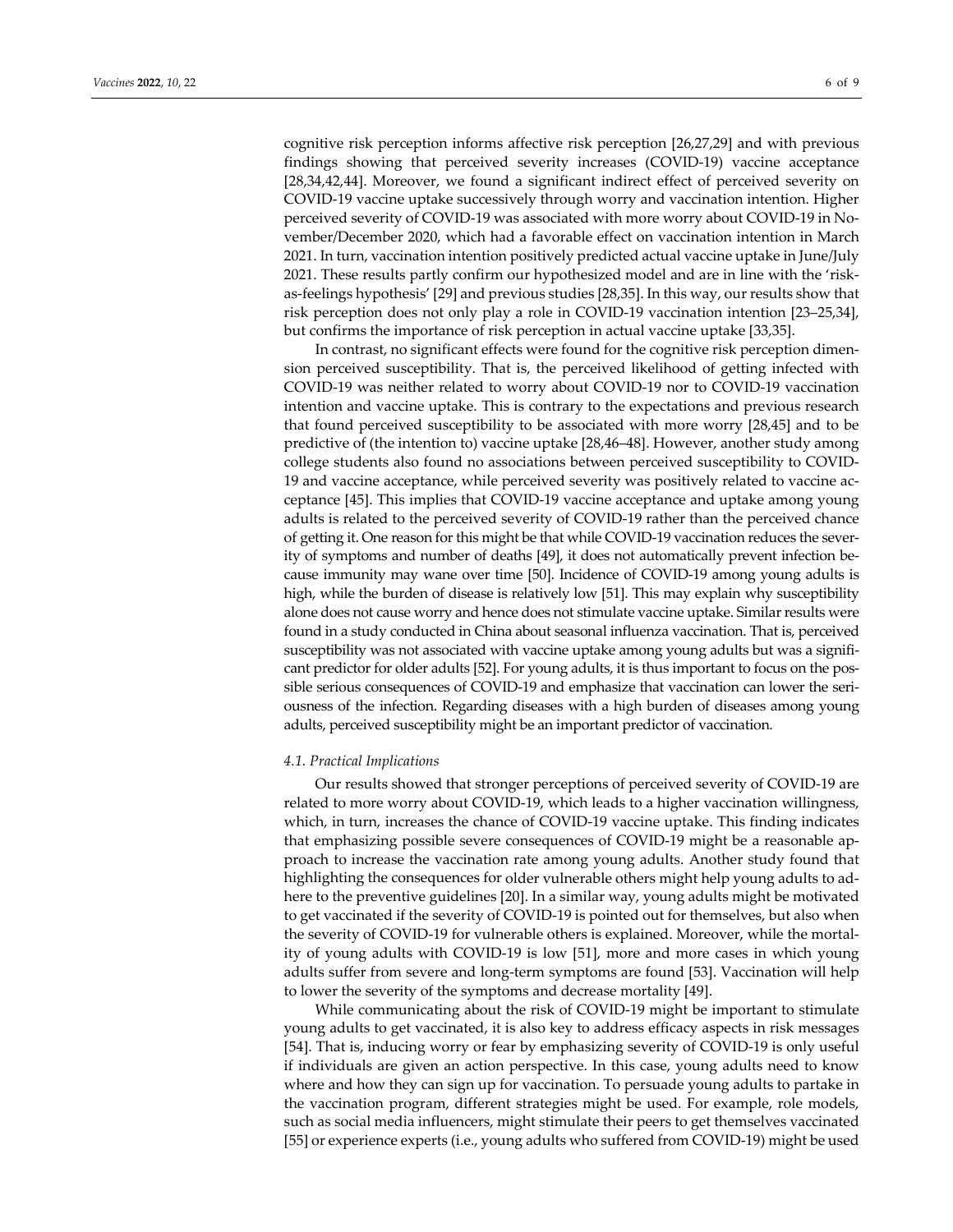as spokespersons to inform young adults about the possible consequences of getting in‐ fected with COVID‐19 and the necessity of the vaccine.

## *4.2. Strengths, Limitations, and Future Research*

This study provided unique insights into the role of risk perception in COVID‐19 vaccine uptake. One key aspect was the longitudinal design used. This design allowed us to examine effects of risk perception and intention on actual vaccine uptake over time. Moreover, we operationalized cognitive risk perception differentiating between severity and susceptibility, enabling us to pinpoint the contribution of cognitive risk perception in COVID‐19 vaccine uptake more precisely, showing that perceived severity is more rele‐ vant than perceived susceptibility in the case of COVID‐19.

However, some limitations of this study need to be considered. Firstly, while this study provides in‐depth insight into the role of risk perception in vaccination, it did not include other possible determinants. Our model explained 9% of vaccine uptake, suggesting that while risk perception is a significant determinant of vaccine uptake, other perceptions might also play a role. For example, vaccine related perceptions such as necessity beliefs and concerns about side effects, may be other relevant determinants [34,35]. Therefore, we can only make conclusions about the role of risk perception on its own, but not relate this to or compare its effect with the effects of other determinants. Secondly, as this study focused on university students, we cannot generalize to other age groups or educa‐ tion levels. It thus remains uncertain if our tested model also applies to older individuals and young adults with lower education levels.

Future research would benefit from including a diverse sample in terms of age and education level. In addition, a more complex model including multiple determinants might be tested in further studies.

## **5. Conclusions**

To stimulate young adults to get vaccinated against COVID‐19, hereby increasing vaccine uptake and possibly stopping the spread of COVID‐19, it might be fruitful to em‐ phasize the severity of COVID‐19 among this age group. Stronger perceptions of per‐ ceived severity of COVID‐19 are related to more worry. Tapping into fear or worry, pref‐ erably combined with efficacy statements, may induce the intention to get vaccinated, which in turn may stimulate vaccine uptake.

**Author Contributions:** Conceptualization, F.H. and M.V.; methodology, F.H. and M.V.; formal analysis, M.V.; investigation, F.H. and M.V.; data curation, F.H. and M.V.; writing—original draft preparation, F.H. and M.V.; writing—review and editing, F.H. and M.V.; visualization, M.V; project administration, F.H.; funding acquisition, F.H. and M.V. All authors have read and agreed to the published version of the manuscript.

**Funding:** This research was funded by the Netherlands Organisation for Health Research and De‐ velopment (ZonMw), grant number 10430 03201 0023.

**Institutional Review Board Statement:** The study was conducted according to the guidelines of the Declaration of Helsinki and approved by the Medical Ethics Review Committee of the Erasmus Medical Center (#2020‐0815, 3‐11‐2020).

**Informed Consent Statement:** Informed consent was obtained from all subjects involved in the study.

**Data Availability Statement:** Data used in this study are made publicly available in the Erasmus University Repository. Doi: https://doi.org/10.25397/eur.17182292.

**Acknowledgments:** We thank the Dutch National Students' Association, Dutch Student Union, and the (Dutch) National Chamber of Student Societies for their help with data collection.

**Conflicts of Interest:** The authors declare no conflict of interest.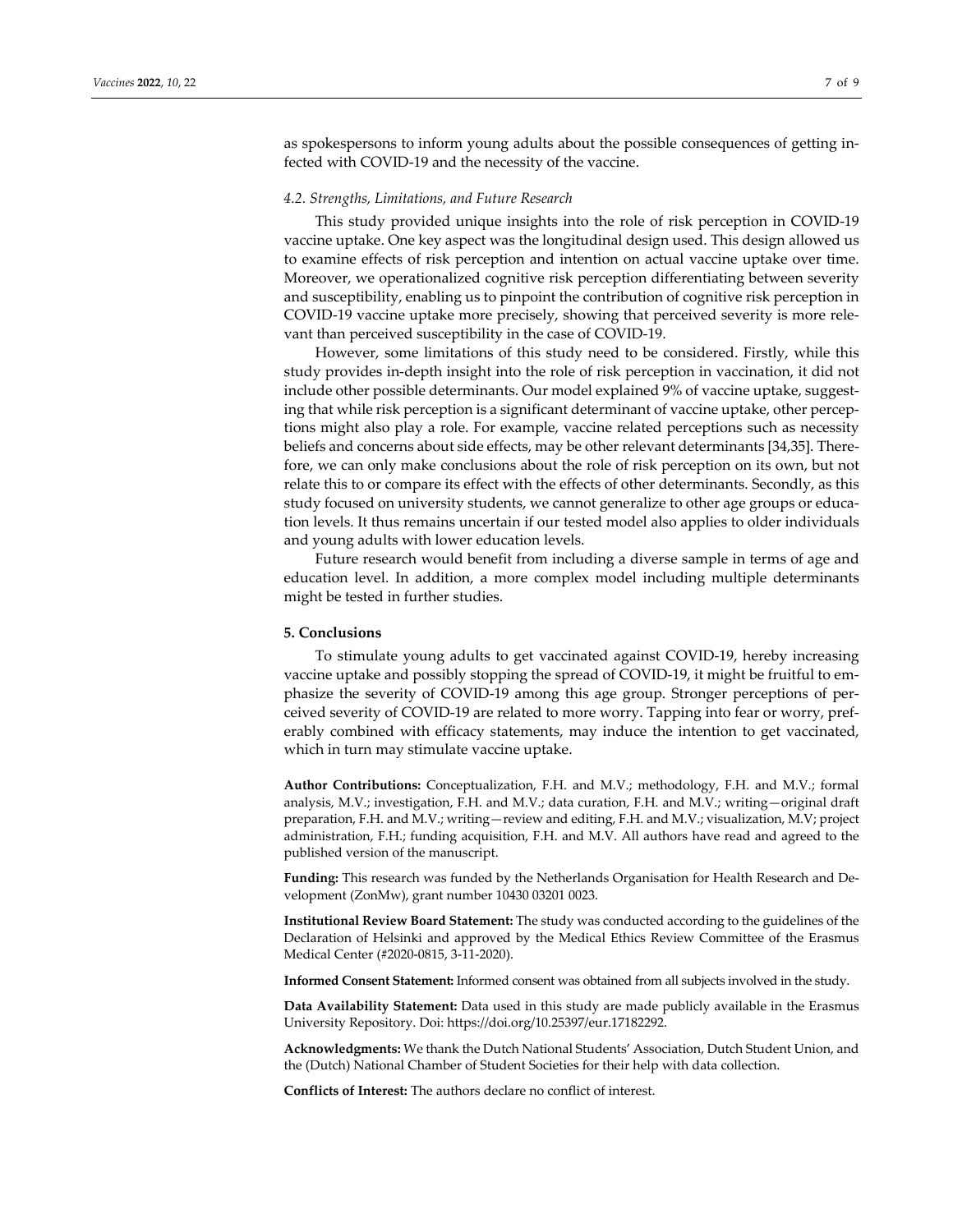## **References**

- 1. World Health Organization. *Coronavirus disease (COVID‐19) Outbreak*; WHO: Geneva, Switzerland, 2019.
- 2. Dagan, N.; Barda, N.; Kepten, E.; Miron, O.; Perchik, S.; Katz, M.A.; Hernán, M.A.; Lipsitch, M.; Reis, B.; Balicer, R.D. BNT162b2 MRNA Covid‐19 Vaccine in a Nationwide Mass Vaccination Setting. *N. Engl. J. Med.* **2021**, *384*, 1412–1423.
- 3. Malik, A.A.; McFadden, S.M.; Elharake, J.; Omer, S.B. Determinants of COVID‐19 Vaccine Acceptance in the US. *EClinicalMedi‐ cine* **2020**, *26*, 100495.
- 4. Shen, M.; Zu, J.; Fairley, C.K.; Pagán, J.A.; An, L.; Du, Z.; Guo, Y.; Rong, L.; Xiao, Y.; Zhuang, G. Projected COVID‐19 Epidemic in the United States in the Context of the Effectiveness of a Potential Vaccine and Implications for Social Distancing and Face Mask Use. *Vaccine* **2021**, *39*, 2295–2302.
- 5. Vasileiou, E.; Simpson, C.R.; Shi, T.; Kerr, S.; Agrawal, U.; Akbari, A.; Bedston, S.; Beggs, J.; Bradley, D.; Chuter, A. Interim Findings from First-Dose Mass COVID-19 Vaccination Roll-out and COVID-19 Hospital Admissions in Scotland: A National Prospective Cohort Study. *Lancet* **2021**, *397*, 1646–1657.
- 6. Randolph, H.E.; Barreiro, L.B. Herd Immunity: Understanding COVID‐19. *Immunity* **2020**, *52*, 737–741.
- 7. Heffernan, J.M.; Keeling, M.J. Implications of Vaccination and Waning Immunity. *Proc. R. Soc. B Biol. Sci.* **2009**, *276*, 2071–2080.
- 8. Saad‐Roy, C.M.; Wagner, C.E.; Baker, R.E.; Morris, S.E.; Farrar, J.; Graham, A.L.; Levin, S.A.; Mina, M.J.; Metcalf, C.J.E.; Grenfell, B.T. Immune Life History, Vaccination, and the Dynamics of SARS‐CoV‐2 over the next 5 Years. *Science* **2020**, *370*, 811–818.
- 9. Anderson, R.M.; Vegvari, C.; Truscott, J.; Collyer, B.S. Challenges in Creating Herd Immunity to SARS-CoV-2 Infection by Mass Vaccination. *Lancet* **2020**, *396*, 1614–1616.
- 10. dos Santos, W.G. Impact of Virus Genetic Variability and Host Immunity for the Success of COVID‐19 Vaccines. *Biomed. Phar‐ macother.* **2021**, *136*, 111272.
- 11. Tenforde, M.W.; Self, W.H.; Adams, K.; Gaglani, M.; Ginde, A.A.; McNeal, T.; Ghamande, S.; Douin, D.J.; Talbot, H.K.; Casey, J.D.; et al. Association Between MRNA Vaccination and COVID‐19 Hospitalization and Disease Severity. *JAMA* **2021**, *326*, 2043– 2054.
- 12. Delany, I.; Rappuoli, R.; De Gregorio, E. Vaccines for the 21st Century. *EMBO Mol. Med.* **2014**, *6*, 708–720.
- 13. Saban, M.; Myers, V.; Wilf‐Miron, R. Changes in Infectivity, Severity and Vaccine Effectiveness against Delta COVID‐19 Variant Ten Months into the Vaccination Program: The Israeli Case. *Prev. Med.* **2022**, *154*, 106890.
- 14. Boehmer, T.K.; DeVies, J.; Caruso, E.; van Santen, K.L.; Tang, S.; Black, C.L.; Hartnett, K.P.; Kite‐Powell, A.; Dietz, S.; Lozier, M. Changing Age Distribution of the COVID‐19 Pandemic—The United States, May–August 2020. *Morb. Mortal. Wkly. Rep.* **2020**, *69*, 1404.
- 15. Monod, M.; Blenkinsop, A.; Xi, X.; Hebert, D.; Bershan, S.; Tietze, S.; Baguelin, M.; Bradley, V.C.; Chen, Y.; Coupland, H. Age Groups That Sustain Resurging COVID‐19 Epidemics in the United States. *Science* **2021**, *371*, eabe8372.
- 16. Aw, J.; Seng, J.J.B.; Seah, S.S.Y.; Low, L.L. COVID-19 Vaccine Hesitancy—A Scoping Review of Literature in High-Income Countries. *Vaccines* **2021**, *9*, 900.
- 17. IPSOS. NOS. Nederlanders Over de Coronavaccinatie. Amsterdam, the Netherlands, 2021. Available online: https://www.ip‐ sos.com/sites/default/files/ct/news/documents/2021‐01/ipsos\_nos\_vaccinatiebereidheid\_v3.0.pdf (accessed on 15 November 2021).
- 18. Lazarus, J.V.; Ratzan, S.C.; Palayew, A.; Gostin, L.O.; Larson, H.J.; Rabin, K.; Kimball, S.; El‐Mohandes, A. A Global Survey of Potential Acceptance of a COVID‐19 Vaccine. *Nat. Med.* **2021**, *27*, 225–228.
- 19. Zeballos Rivas, D.R.; Lopez Jaldin, M.L.; Nina Canaviri, B.; Portugal Escalante, L.F.; Alanes Fernández, A.M.C.; Aguilar Ticona, J.P. Social Media Exposure, Risk Perception, Preventive Behaviors and Attitudes during the COVID‐19 Epidemic in La Paz, Bolivia: A Cross Sectional Study. *PLoS ONE* **2021**, *16*, e0245859.
- 20. Kollmann, J.; Kocken, P.; Syurina, E.; Hilverda, F. The Role of Risk Perception and Affective Response in the COVID‐19 Preven‐ tive Behaviors of Young Adults: A Mixed Methods Study of University Students in the Netherlands. *BMJ Open* **2022**, (In press)*.*
- 21. Dryhurst, S.; Schneider, C.R.; Kerr, J.; Freeman, A.L.J.; Recchia, G.; van der Bles, A.M.; Spiegelhalter, D.; van der Linden, S. Risk Perceptions of COVID‐19 around the World. *J. Risk Res.* **2020**, *23*, 994–1006.
- 22. Qin, H.; Sanders, C.; Prasetyo, Y.; Syukron, M.; Prentice, E. Exploring the Dynamic Relationships between Risk Perception and Behavior in Response to the Coronavirus Disease 2019 (COVID‐19) Outbreak. *Soc. Sci. Med.* **2021**, *285*, 114267.
- 23. Al‐Mistarehi, A.‐H.; Kheirallah, K.A.; Yassin, A.; Alomari, S.; Aledrisi, M.K.; Bani Ata, E.M.; Hammad, N.H.; Khanfar, A.N.; Ibnian, A.M.; Khassawneh, B.Y. Determinants of the Willingness of the General Population to Get Vaccinated against COVID‐ 19 in a Developing Country. *Clin. Exp. Vaccine Res.* **2021**, *10*, 171–182.
- 24. Caserotti, M.; Girardi, P.; Rubaltelli, E.; Tasso, A.; Lotto, L.; Gavaruzzi, T. Associations of COVID-19 Risk Perception with Vaccine Hesitancy over Time for Italian Residents. *Soc. Sci. Med.* **2021**, *272*, 113688.
- 25. Wang, J.; Jing, R.; Lai, X.; Zhang, H.; Lyu, Y.; Knoll, M.D.; Fang, H. Acceptance of COVID‐19 Vaccination during the COVID‐19 Pandemic in China. *Vaccines* **2020**, *8*, 482.
- 26. Slovic, P.; Finucane, M.L.; Peters, E.; MacGregor, D.G. Risk as Analysis and Risk as Feelings: Some Thoughts about Affect, Reason, Risk, and Rationality. *Risk Anal. Int. J.* **2004**, *24*, 311–322.
- 27. Slovic, P.E. *The Perception of Risk*; Earthscan publications: London, UK, 2000.
- 28. Renner, B.; Reuter, T. Predicting Vaccination Using Numerical and Affective Risk Perceptions: The Case of A/H1N1 Influenza. *Vaccine* **2012**, *30*, 7019–7026.
- 29. Loewenstein, G.F.; Weber, E.U.; Hsee, C.K.; Welch, N. Risk as Feelings. *Psychol. Bull.* **2001**, *127*, 267.